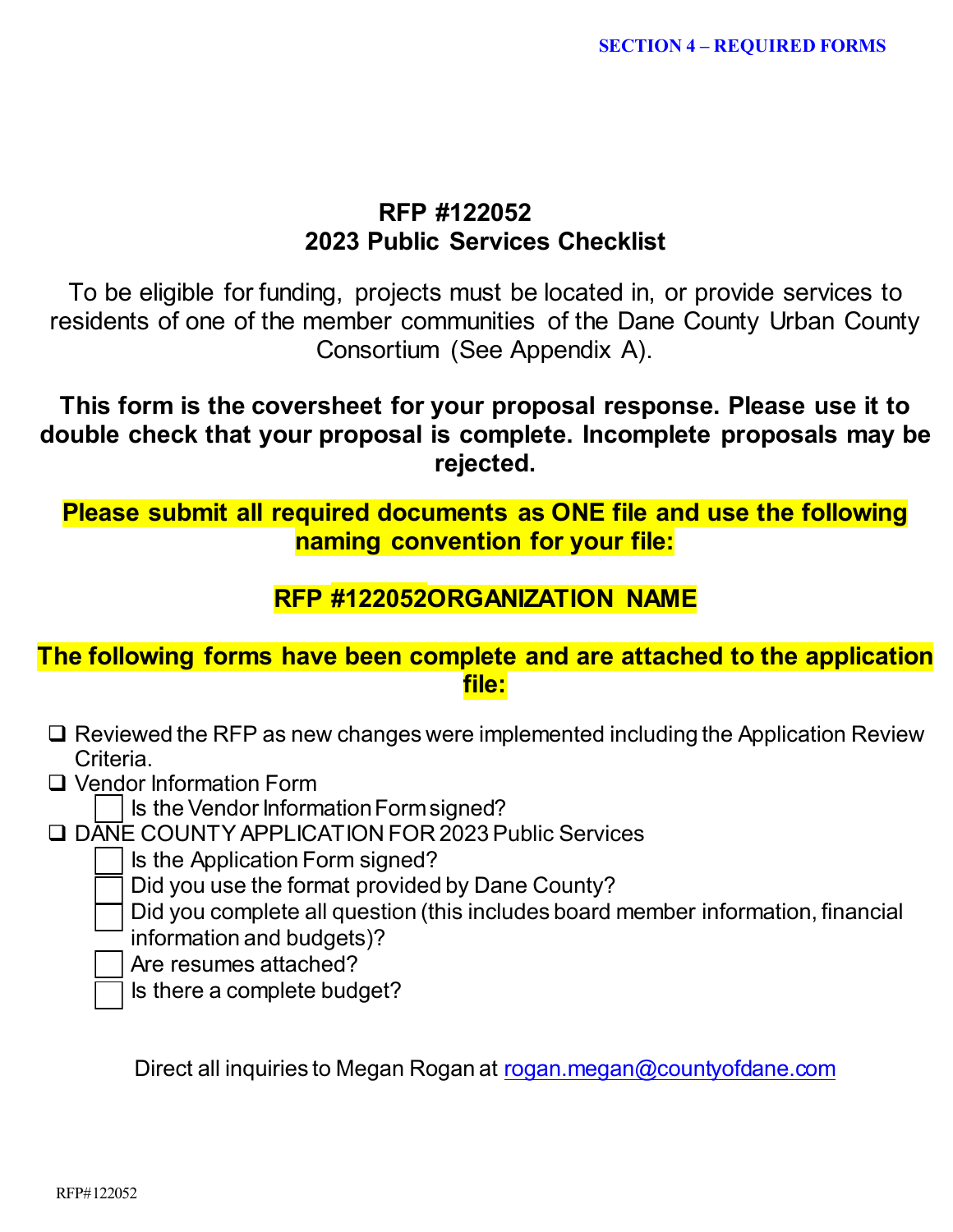## **VENDOR INFORMATION**

#### **VENDOR NAME:**

| Vendor Information (address below will be used to confirm Local Vendor Preference) |                  |  |  |  |  |
|------------------------------------------------------------------------------------|------------------|--|--|--|--|
| <b>Address</b>                                                                     |                  |  |  |  |  |
| <b>City</b>                                                                        | County           |  |  |  |  |
| <b>State</b>                                                                       | $\mathbf{Zip}+4$ |  |  |  |  |
| <b>Vendor Rep. Name</b>                                                            | <b>Telephone</b> |  |  |  |  |
| <b>Title</b>                                                                       |                  |  |  |  |  |
| Email                                                                              |                  |  |  |  |  |
| Dane County Vendor #                                                               |                  |  |  |  |  |

**Local Vendor Preference Does Not Apply To This Bid** *(Reference General Guidelines #1.6)*

**Local Content Vendor Preference Does Not Apply To This Bid** *(Reference General Guidelines #1.7)*

#### **Fair Labor Practice Certification** *(Reference General Guidelines #1.9)*

 $\square$  Vendor has not been found by the National Labor Relations Board ("NLRB") or the Wisconsin Employment Relations Commission ("WERC") to have violated any statute or regulation regarding labor standards or relations in the seven years prior to the date this bid submission is signed.

 $\square$  Vendor has been found by the National Labor Relations Board ("NLRB") or the Wisconsin Employment Relations Commission ("WERC") to have violated any statute or regulation regarding labor standards or relations in the seven years prior to the date this bid submission is signed.

| Addenda – we here by acknowledge receipt, review and use of the following addenda, if applicable. |  |                                                                             |  |             |  |  |  |
|---------------------------------------------------------------------------------------------------|--|-----------------------------------------------------------------------------|--|-------------|--|--|--|
|                                                                                                   |  | $\Box$ Addendum #1 $\Box$ Addendum #2 $\Box$ Addendum #3 $\Box$ Addendum #4 |  | $\Box$ None |  |  |  |

#### **Signature Affidavit**

In signing this bid, we certify that we have not, either directly or indirectly, entered into any agreement or participated in any collusion or otherwise taken any action in restraint of free competition; that no attempt has been made to induce any other person or firm to submit or not to submit a bid; that this bid has been independently arrived at without collusion with any other bidder, competitor or potential competitor; that this bid has not been knowingly disclosed prior to the opening of bids to any other bidder or competitor; that the above statement is accurate under penalty of perjury.

The undersigned, submitting this bid, hereby agrees with all the terms, conditions, and specifications required by the County in this Request for Bid, and declares that the attached bid and pricing are in conformity therewith.

**Signature:** Title:

**Printed Name:** \_\_\_\_\_\_\_\_\_\_\_\_\_\_\_\_\_\_\_\_\_\_\_\_\_\_ **Date:** \_\_\_\_\_\_\_\_\_\_\_\_\_\_\_\_\_\_\_\_\_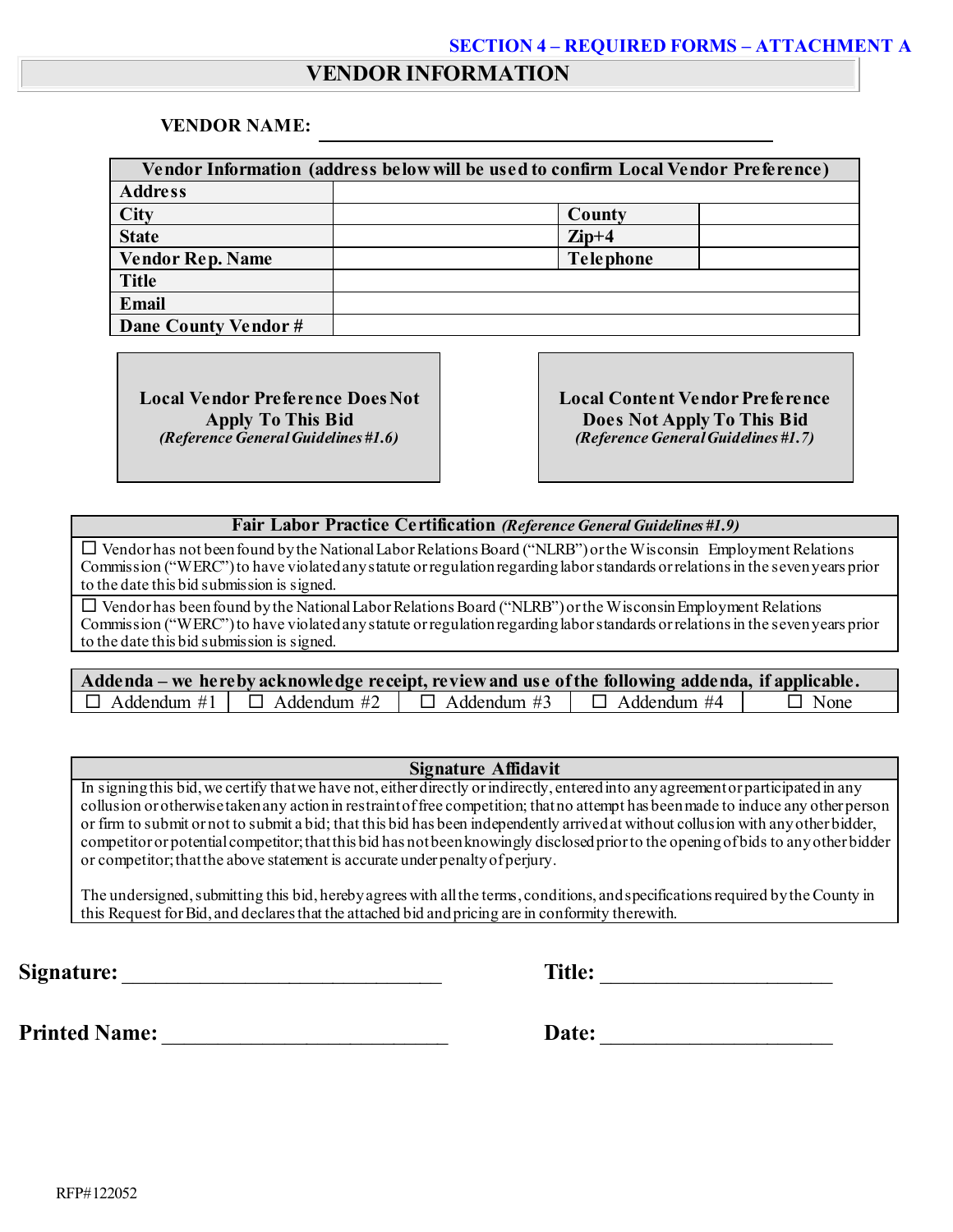# **DANE COUNTY APPLICATION FOR 2023 CDBG FUNDS: PUBLIC SERVICES**

#### **APPLICATION SUMMARY**

| <b>ORGANIZATION</b><br><b>NAME</b>                                                        |                                                            |
|-------------------------------------------------------------------------------------------|------------------------------------------------------------|
| <b>MAILING ADDRESS</b><br>If P.O. Box, include<br><b>Street Address on</b><br>second line |                                                            |
| <b>TELEPHONE</b>                                                                          | <b>LEGAL STATUS</b>                                        |
| <b>FAX NUMBER</b>                                                                         | Municipality<br>ப                                          |
| <b>NAME CHIEF ADMIN/</b><br><b>CONTACT</b>                                                | $\Box$ Private, Non-Profit<br>$\Box$ Private, For Profit   |
| <b>INTERNET WEBSITE</b><br>(if applicable)                                                | □ Other: LLC, LLP, Sole Proprietor<br>Federal EIN: Federal |
| <b>E-MAIL ADDRESS</b>                                                                     | Unique Entity Identification Number:                       |

#### **PROJECT NAME:** Please list the project for which you are applying.

| <b>PROJECT NAME</b> | <b>PROJECT</b><br><b>CONTACT PERSON</b> | <b>PHONE</b><br><b>NUMBER</b> | <b>E-MAIL</b> |  |
|---------------------|-----------------------------------------|-------------------------------|---------------|--|
|                     |                                         |                               |               |  |

#### **FUNDS REQUESTED:** Please list the amount and source of funding for which you are applying.

| TOTAL PROJECT COST | AMOUNT OF CDBG<br><b>FUNDS REQUESTS</b> | PERCENT OF CDBG FUNDS<br>TO TOTAL PROJECT<br>COST |
|--------------------|-----------------------------------------|---------------------------------------------------|
|                    |                                         |                                                   |

Signature of Chief Elected Official/Organization Head

**Title** 

Printed Name Date

**Failure to sign this form may result in the application to be ineligible for funding and may not be scored.**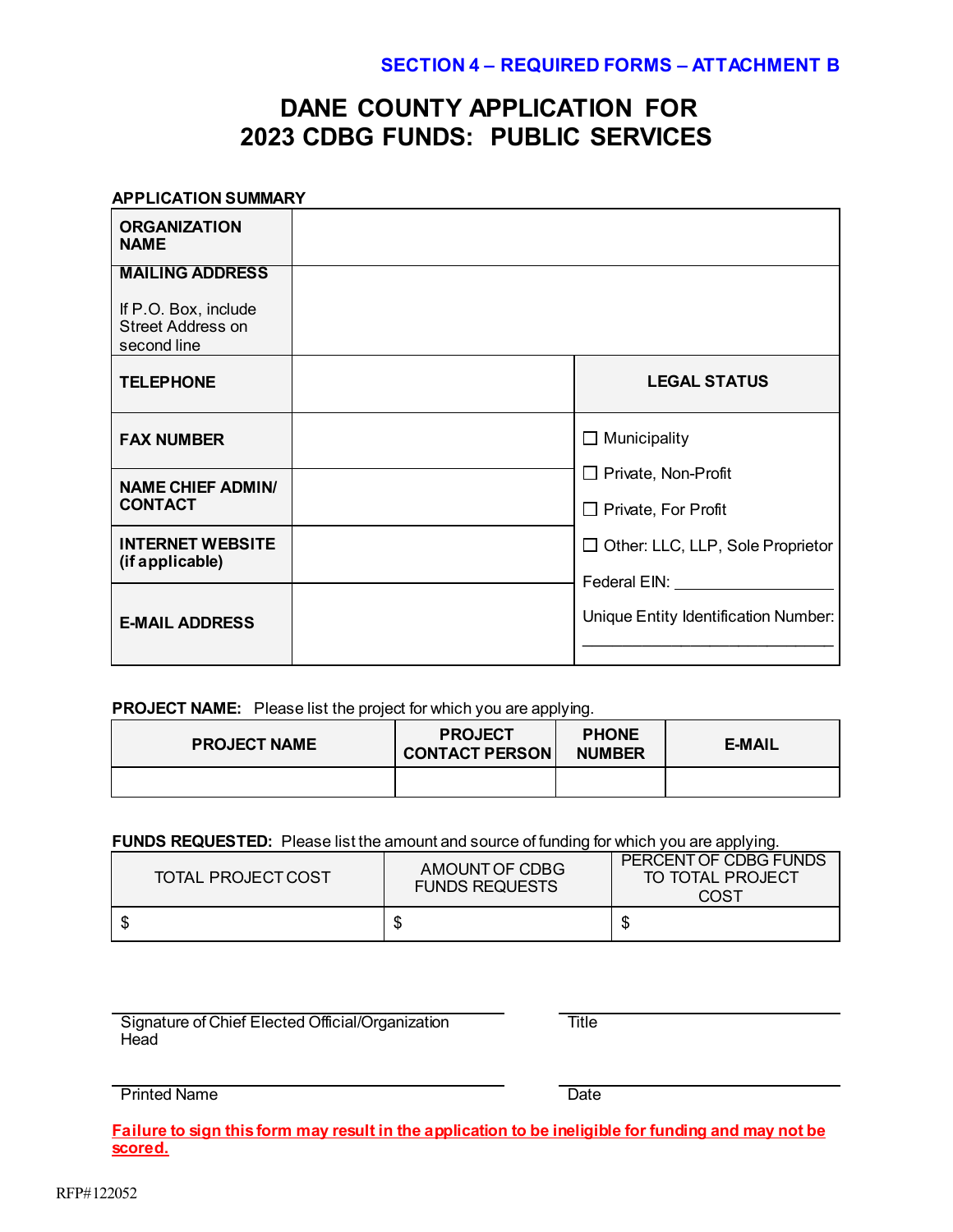#### **PROJECT ELIGIBILITY**

A. **PROJECT ELIGIBILITY:** Check the appropriate statement below that best describes the service to be offered as part of this application. **(All services are for residents in the Dane County Urban County Consortium excluding the City of Madison as identified in Appendix A. )**

| $\mathbf{1}$ . | This is a new service that has not been offered before to residents of Dane<br>County.                                                                                                                                                                                                                                                |
|----------------|---------------------------------------------------------------------------------------------------------------------------------------------------------------------------------------------------------------------------------------------------------------------------------------------------------------------------------------|
| $2_{\cdot}$    | This is an existing service that has been funded with CDBG dollars in 2022.                                                                                                                                                                                                                                                           |
| 3.             | This is an existing service that has not been funded with State or local<br>government funds in the 12 months prior to November 15, 2019.                                                                                                                                                                                             |
| 4.             | This is an existing service that has been funded in the 12 months prior to<br>November 15, 2020 with State or local government funds. If this box is<br>checked, complete the following:<br>Number of units provided in 2021.<br>Number of units expected to be provided in 2022.<br>Number of units expected to be provided in 2023. |

- **B. NATIONAL OBJECTIVE:** Check the appropriate statement (1 or 2) below that best describes the national objective that will be met by this project. If statement 2 is selected, then indicate how the Limited Clientele criteria will be met.
	- 1. This is an area benefit activity that is offered to all residents of an area where at least 51% of the residents are low-and-moderate income. The service area is primarily residential in nature.
	- 2. This is a limited clientele activity that is targeted to a specific group of persons of which at least 51% are low-and-moderate income. In order to meet the lowand-moderate income Limited Clientele criteria, the project will (check one):

Collect information on beneficiary family size and income; **OR**

Have income-eligibility requirements that limit the service to persons meeting the low-and-moderate income requirement, as evidenced by the administering agency's procedures, intake/application forms, income limits, and other sources of documentation; **OR**

Serve a group primarily presumed to be low-and-moderate income such as abused children, battered spouses, elderly persons, severely disabled adults<sup>[1](#page-3-0)</sup>, homeless persons, illiterate adults, persons living with AIDS, and migrant farm workers; **OR**

Be of such a nature and in a location that it may be concluded that the activity's clientele are low-and-moderate income, for example a daycare center that is designed to serve residents of a public housing complex.

<span id="page-3-0"></span> $1$  Persons are considered severely disabled if they: use a wheelchair or another special aid for 6 months or longer; are unable to perform one or more functional activities (seeing, hearing, having one's speech understood, lifting and carrying, walking up a flight of stairs or walking; needing assistance with activities of daily living (bathing, transferring, toileting, eating) or instrumental activities of daily living (preparing meals, doing light housework, using the phone, keeping track of money or bills; are prevented from working at a job or doing housework; have a selected condition including autism, cerebral palsy Alzheimer's disease, dementia, or developmental disability; or are under 65 years of age and are covered by Medicare or receive SSI.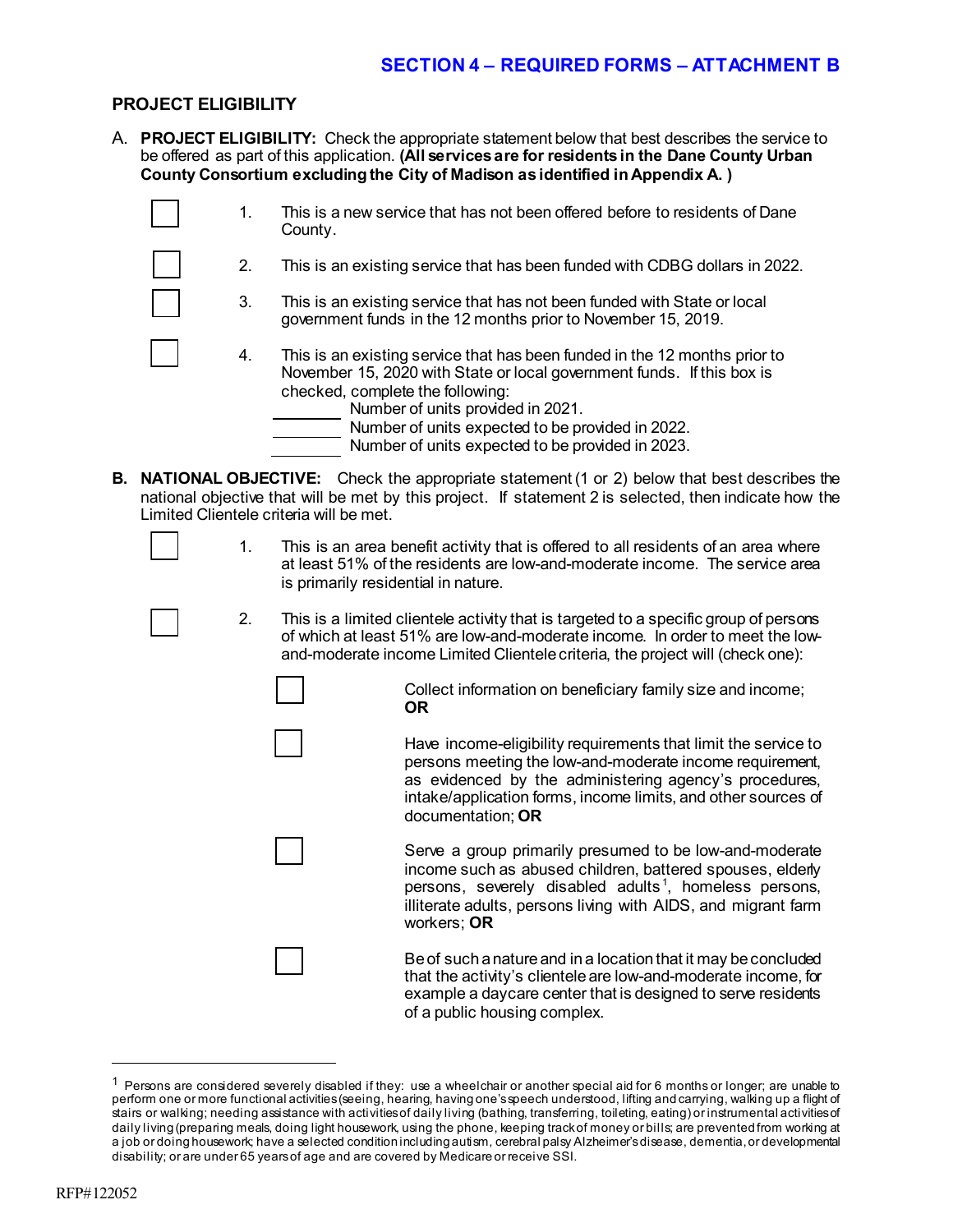#### **NEED AND JUSTIFICATION**

C. **PROJECT NEED:** In the space below, provide a brief description of the need or problem that will be addressed.

#### **BENEFICIARIES**

D. **POPULATION TO BE SERVED:** In the space below, provide a brief description of the population that will benefit from this project. . **(All services are for residents in the Dane County Urban County Consortium excluding the City of Madison as identified in Appendix A. )**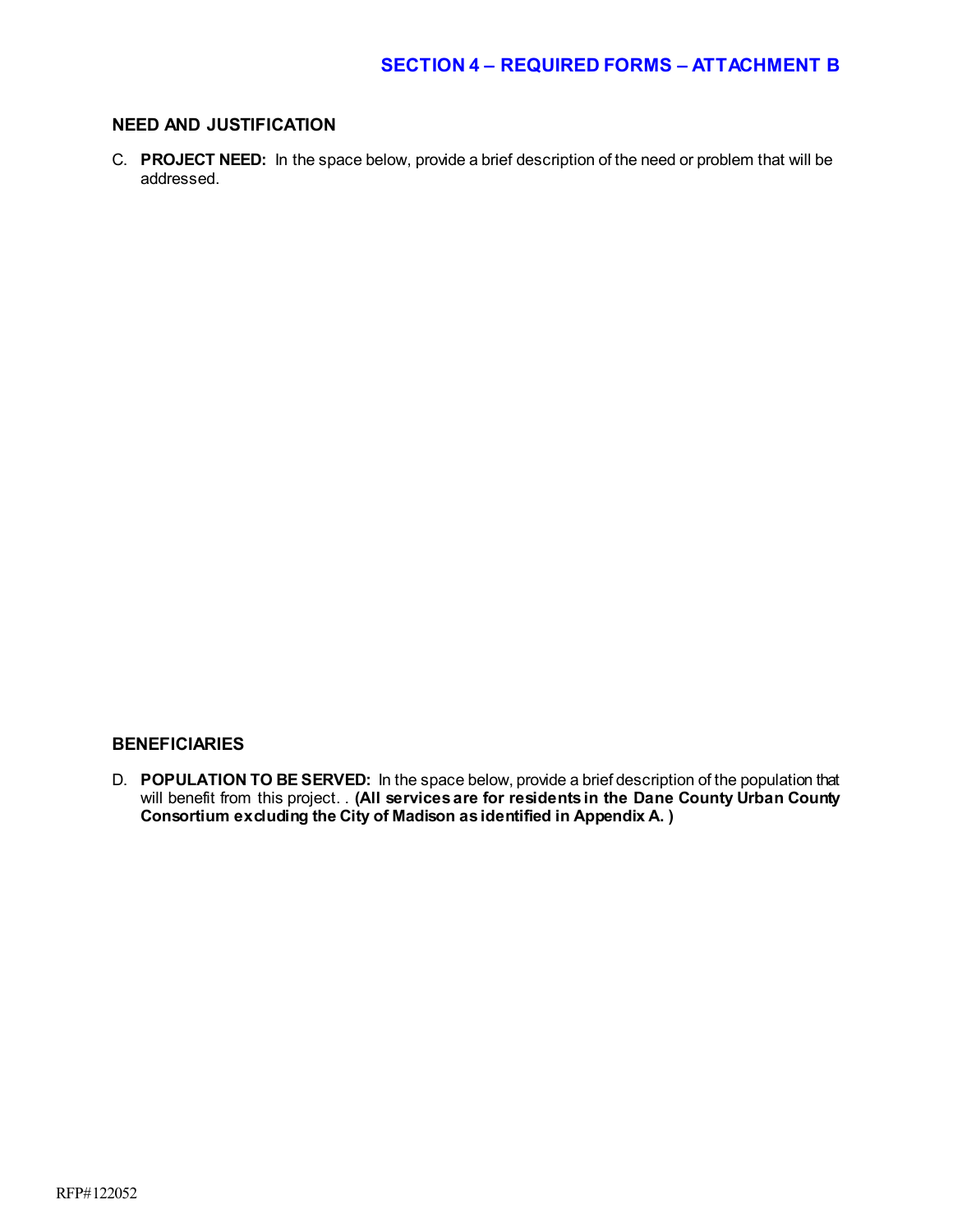E. **LOW-AND-MODERATE INCOME BENEFIT:** In the space below, describe the efforts that will be taken to assure that at least 51% of the beneficiaries are low-and-moderate income.

F. **GEOGRAPHIC SERVICE AREA:** In the space below, provide a brief description of the location(s) where the project or services will take place. Maps may be included as separate attachments.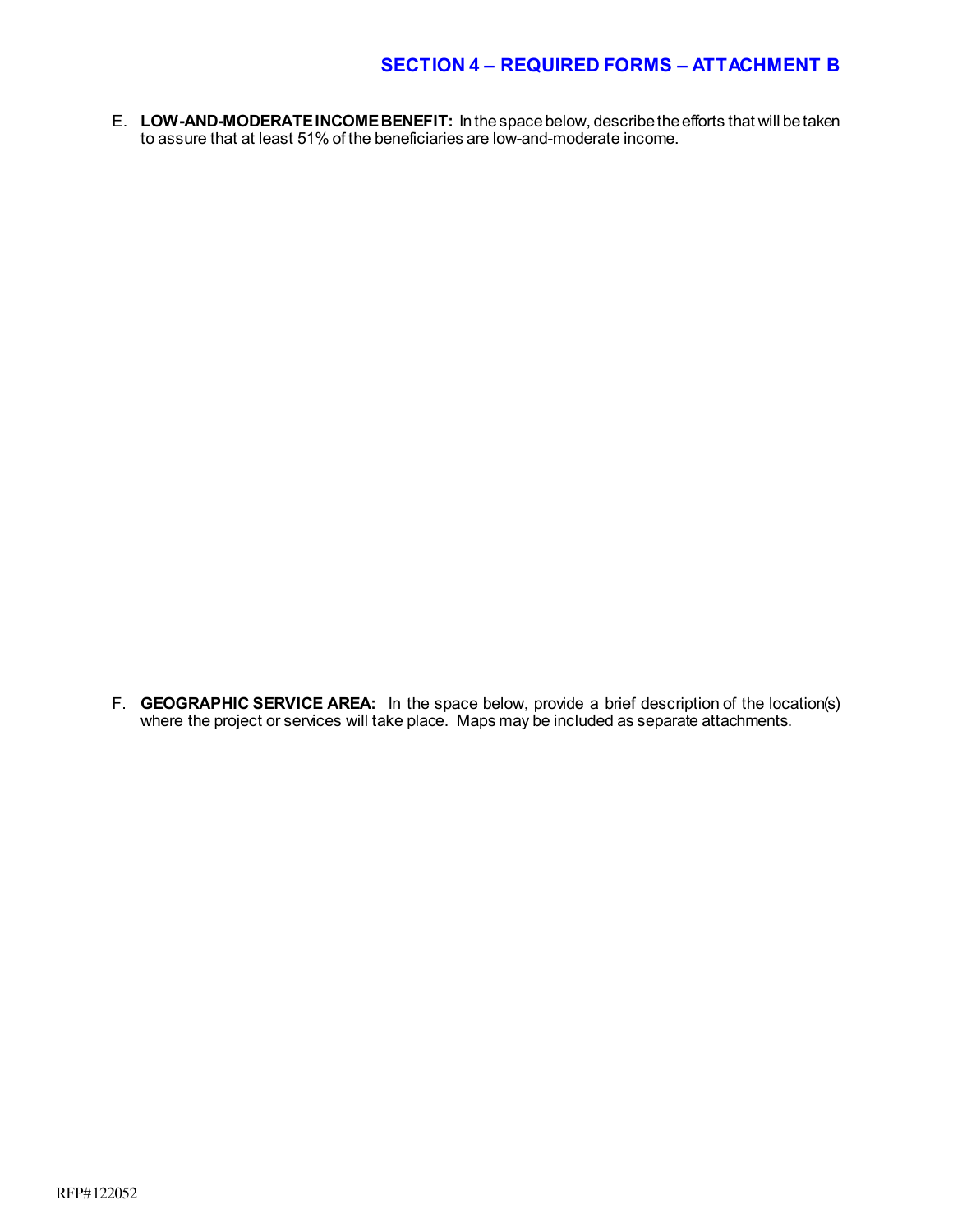G. **Urban County Consortium (UCC-Appendix A):** Persons served by this project must reside OUTSIDE the City of Madison. Explain specifically how your organization will track beneficiary information in order to ensure that those served reside in the UCC (and not the City of Madison)?

#### **PROJECT APPROACH**

H. **PROJECT DESCRIPTION:** In the space below, provide a description of the work that will be undertaken and describe how it will address the identified problem. Include information on any partnerships that have been or will be formed in order to ensure the success of the project. If this provides a service, please include information regarding the referral/application process, eligibility criteria, capacity, and waiting list process.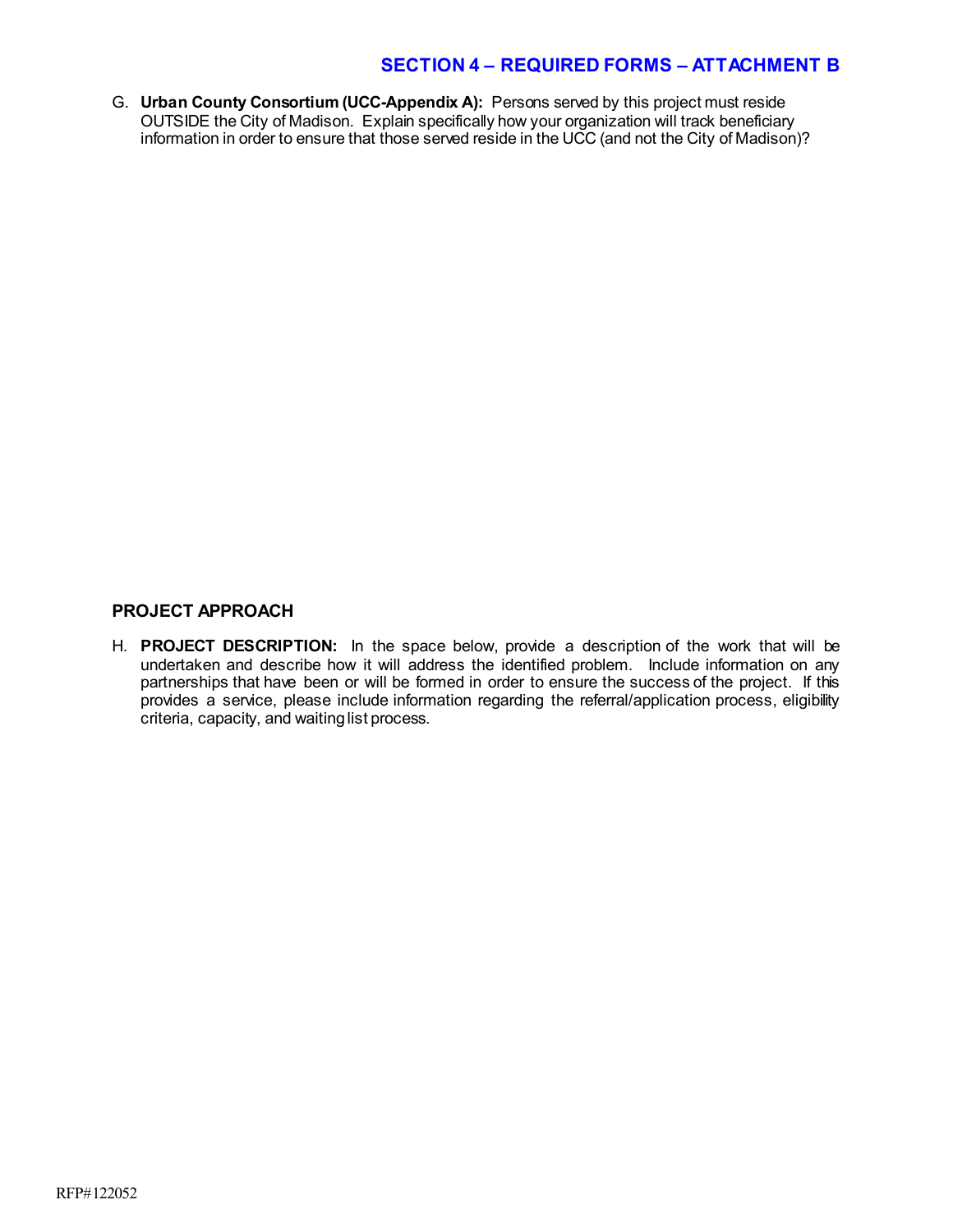I. **WORK PLAN WITH TIMELINE AND MILESTONES:** In the space below, provide a work plan for how the project will be organized, implemented, and administered. Include a timeline and accomplishments from initiation through project completion. This should assume that contracts will be awarded in the second quarter of 2023 (April 1 – June 30, 2023). Add in extra quarters as needed.

| ON OR BEFORE | <b>ACCOMPLISHMENTS</b> |
|--------------|------------------------|
|              |                        |
|              |                        |
|              |                        |
|              |                        |
|              |                        |
|              |                        |
|              |                        |
|              |                        |
|              |                        |
|              |                        |
|              |                        |

#### **"Shovel-Ready" Projects:**

A project is considered "shovel-ready" if the organization can begin expending funds within three months of receiving their award, and complete the project within one year of the date of the contract. We anticipate contracts for shovel-ready projects to be executed in the fourth quarter of 2022. Please describe if and how your project is a "Shovel-Ready" Project.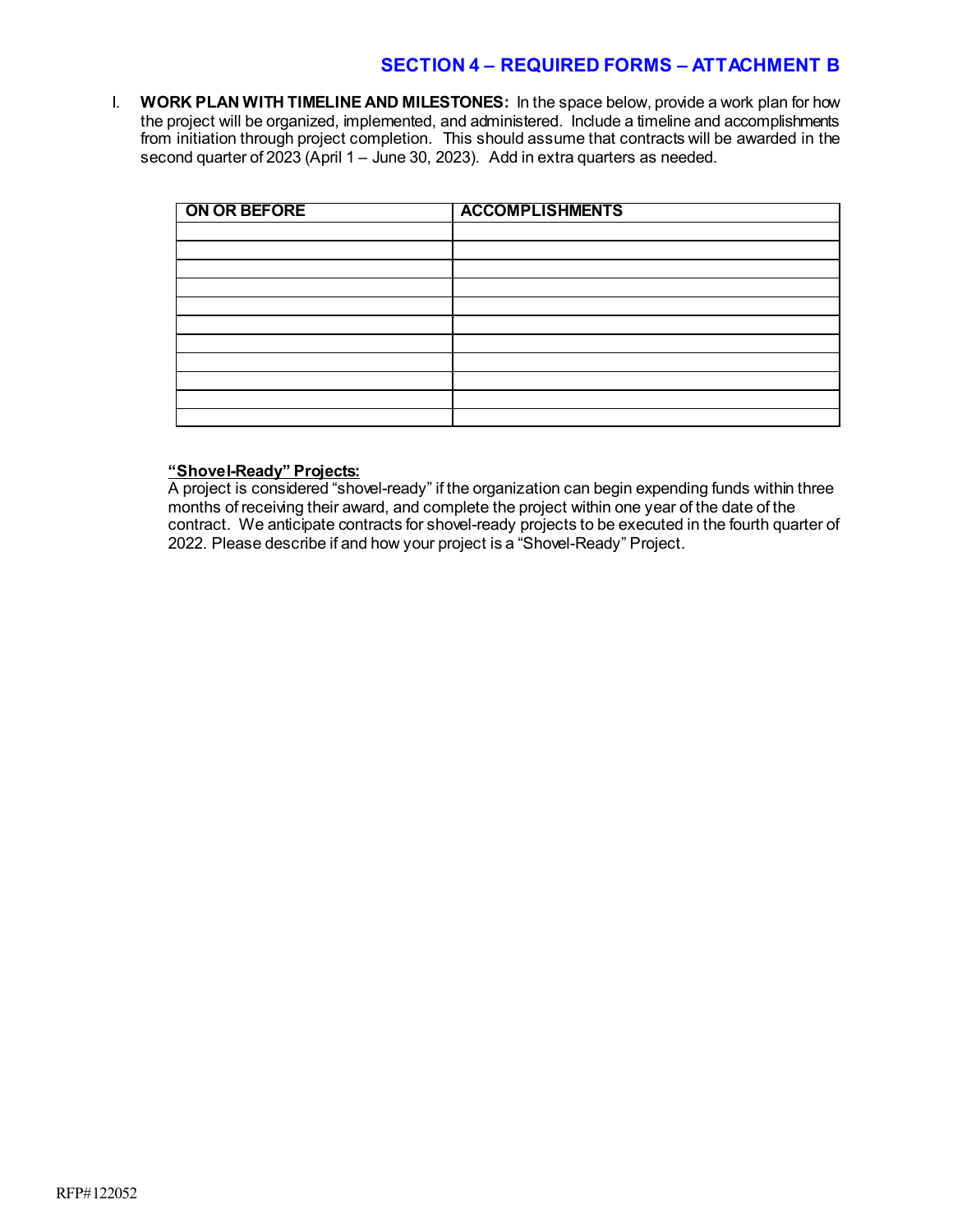J. **OUTREACH AND MARKETING INITIATIVES:** In the space below, provide a description of the outreach and marketing initiatives that will be undertaken to inform potential participants of the project, eligibility criteria, and method(s) by which they may participate.

K. **OUTCOMES/PROPOSED ACCOMPLISHMENTS:** Provide information regarding the unduplicated number of people to be served **OR** the number of unduplicated families to be served **OR** if this is a housing related program, the number of households to be served. For transportation programs, also provide the number of rides or one-way trips to be provided using the CDBG funds.

Number of unduplicated people to be served **OR**

Number of unduplicated families to be served. **OR**

Number of households to be served. (Housing programs only)

Number of rides (one-way trips) to be provided. (Transportation programs only).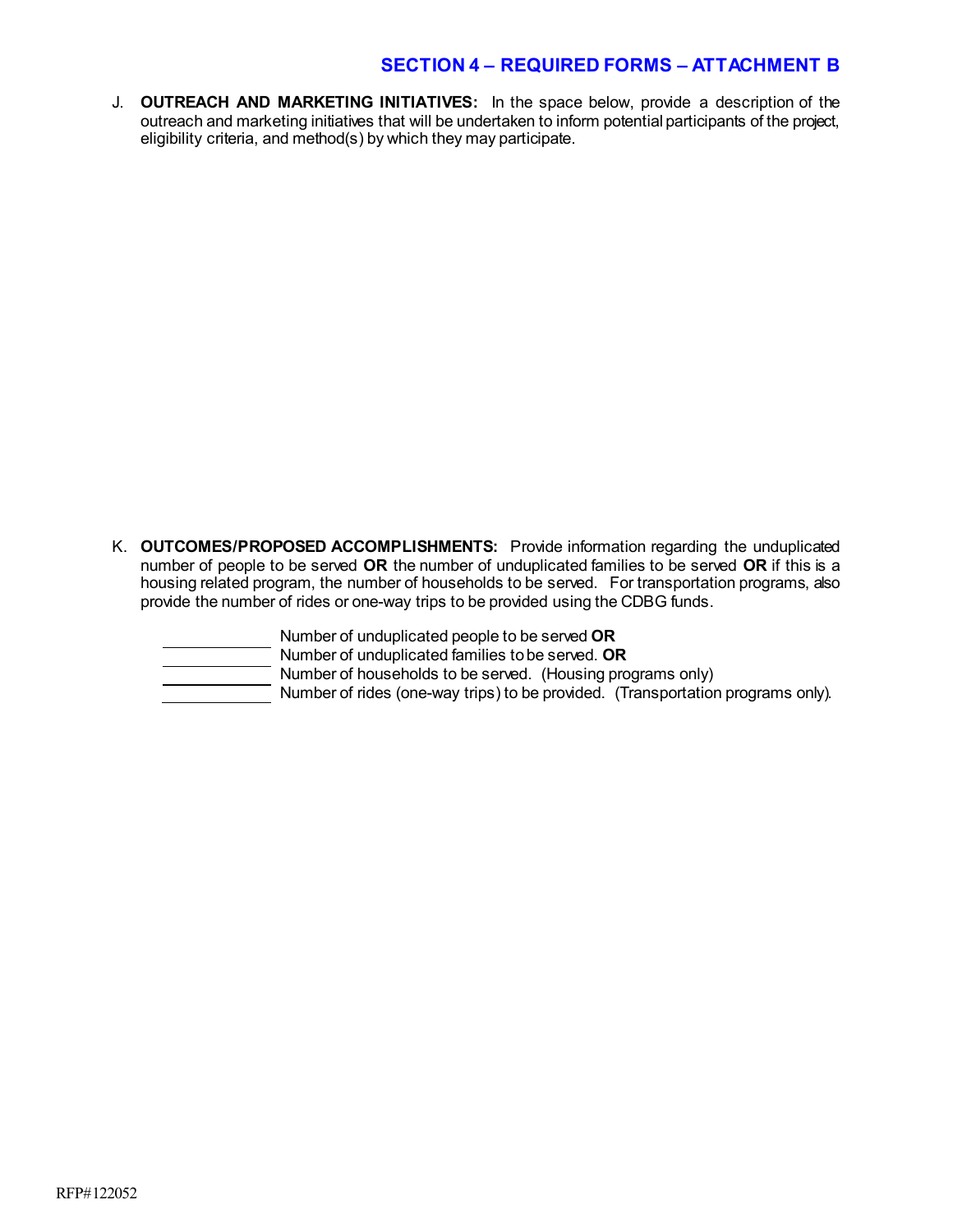- L. **OTHER NARRATIVE REGARDING OUTCOMES/PROPOSED ACCOMPLISHMENTS:** In the space that follows, please answer the following questions:
	- 1. Provide a description of the outcomes or expected benefits of this project for the population to be served.
	- 2. Is this a new or an existing program?
	- 3. Describe the risks to undertaking this project and your plans to address them.
	- 4. Will this project involve the displacement of families, households, partnerships, businesses, etc. from their homes or businesses? If yes, describe the notices and assistance your organization expects to provide and the amount of funds allocated to do so.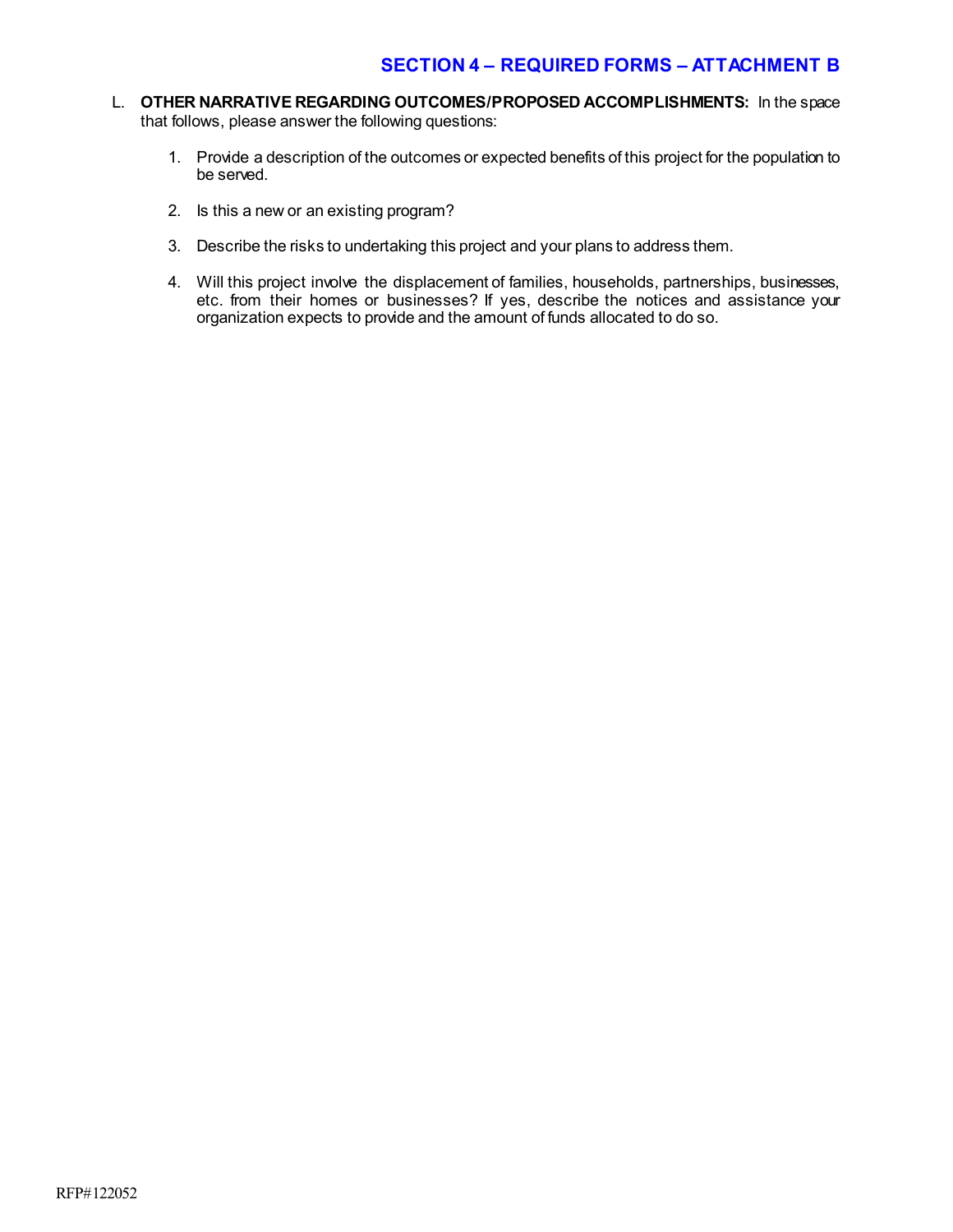#### **EXPERIENCE AND QUALIFICATIONS**

M. **EXPERIENCE AND QUALIFICATIONS:** Describe the experience and qualifications of your organization related to the proposed project.

N. **SERVICE IMPROVEMENT:** Describe any recent initiatives or best practices, programmatically or administratively, that have improved your organization's ability to deliver services.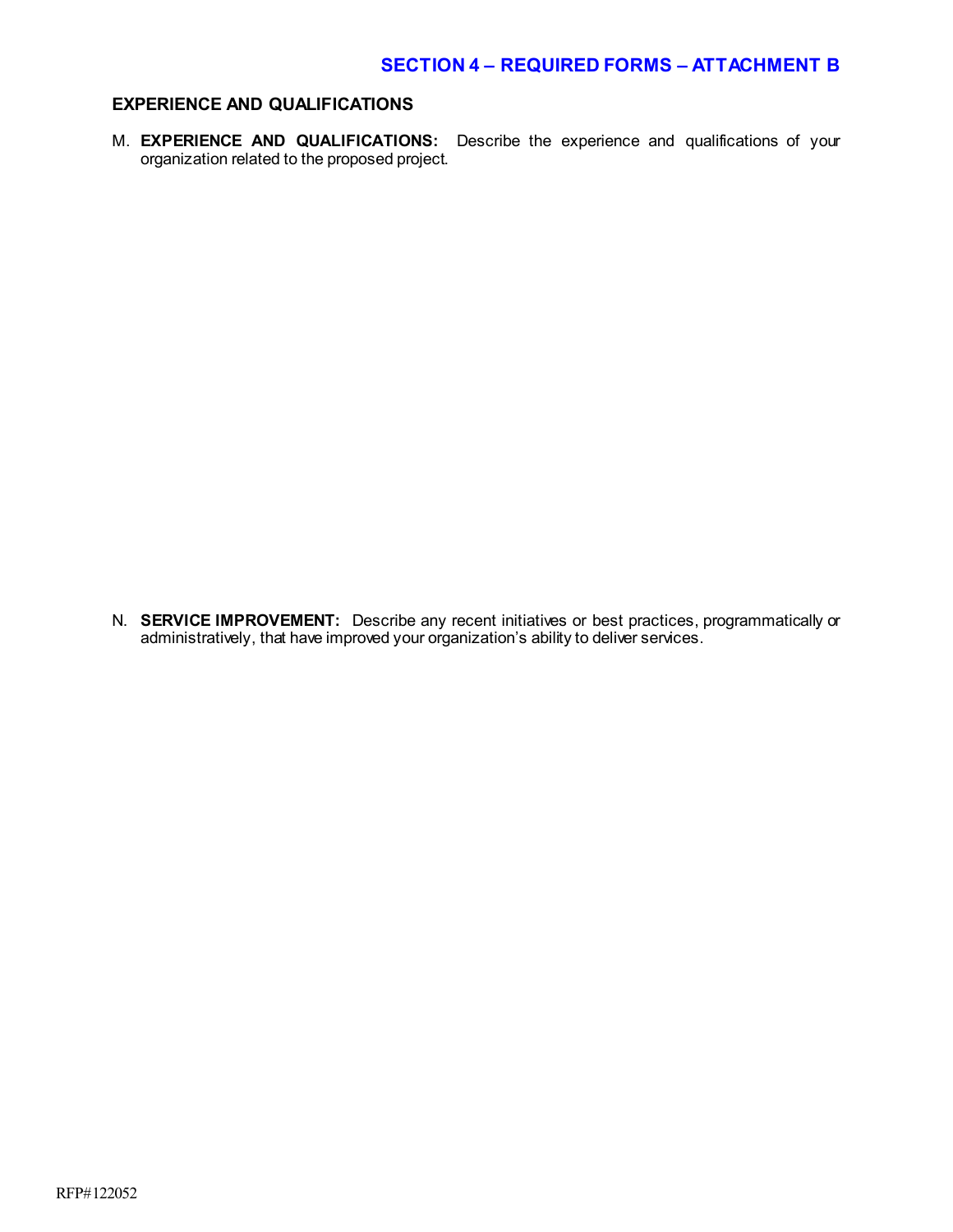O. **STAFF EXPERIENCE AND QUALIFICATIONS:** Describe the experience and qualification of key staff to be assigned to the project. Be sure to **attach resumes for key staff** to the application.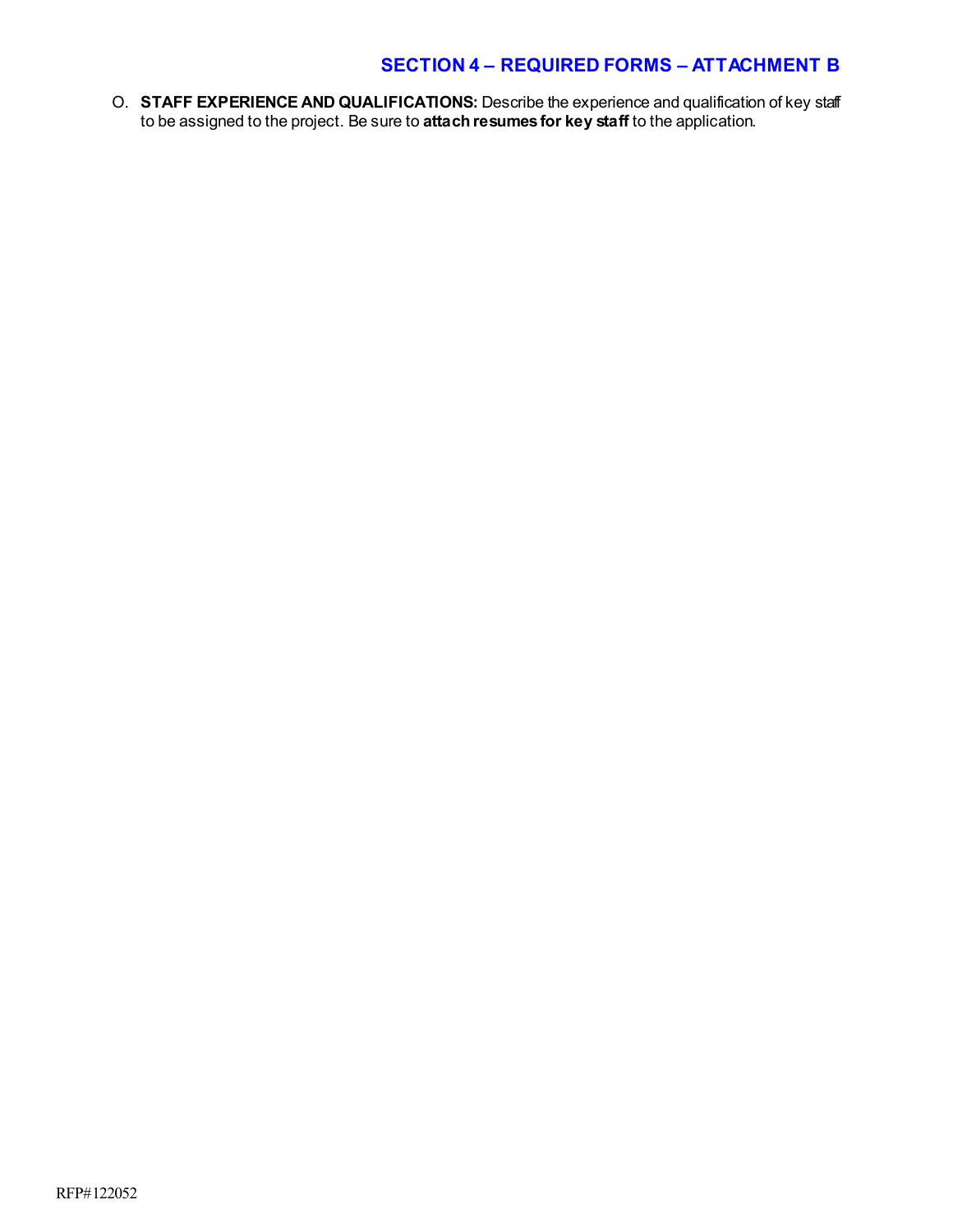#### **P. PERSONNEL SCHEDULE**

Please complete the Personnel Schedule for all staff who will be assigned to this project.

- Column 1) Each individual staff position by title.
- Columns 2) Indicate the full time equivalent (FTE) of each position in the noted year.
- Column 3) Indicate the estimated total salary for that staff position for noted year.
- Column 4) indicate the estimated number of hours that this staff person will work on this project.
- Column 5) For each staff person whose time will be charged to this project, please indicate the amount of funds being requested for this individual through the CDBG Program. Do not include payroll taxes or benefits in this table.

|                   |        | 2023 ESTIMATED            | <b>CDBG-FUNDED</b>                                                         |                                                                               |
|-------------------|--------|---------------------------|----------------------------------------------------------------------------|-------------------------------------------------------------------------------|
| 1) POSITION TITLE | 2) FTE | 3) TOTAL<br><b>SALARY</b> | 41<br><b>ESTIMATED</b><br><b>HOURS ON</b><br><b>THIS</b><br><b>PROJECT</b> | $5)$ CDBG $-$<br><b>FUNDED</b><br><b>AMOUNT</b><br><b>OF</b><br><b>SALARY</b> |
|                   |        |                           |                                                                            |                                                                               |
|                   |        |                           |                                                                            |                                                                               |
|                   |        |                           |                                                                            |                                                                               |
|                   |        |                           |                                                                            |                                                                               |
|                   |        |                           |                                                                            |                                                                               |
|                   |        |                           |                                                                            |                                                                               |
|                   |        |                           |                                                                            |                                                                               |
|                   |        |                           |                                                                            |                                                                               |
|                   |        |                           |                                                                            |                                                                               |

Q. LIST PERCENT OF STAFF TURNOVER **6. We Divide the number of resignations** or terminations in calendar year 2021 by the total number of budgeted positions. Do not include seasonal positions. Explain if you had 20% or more turnover in a certain staff position/category. Discuss any other noteworthy staff retention issues, or policies to reduce staff turnover.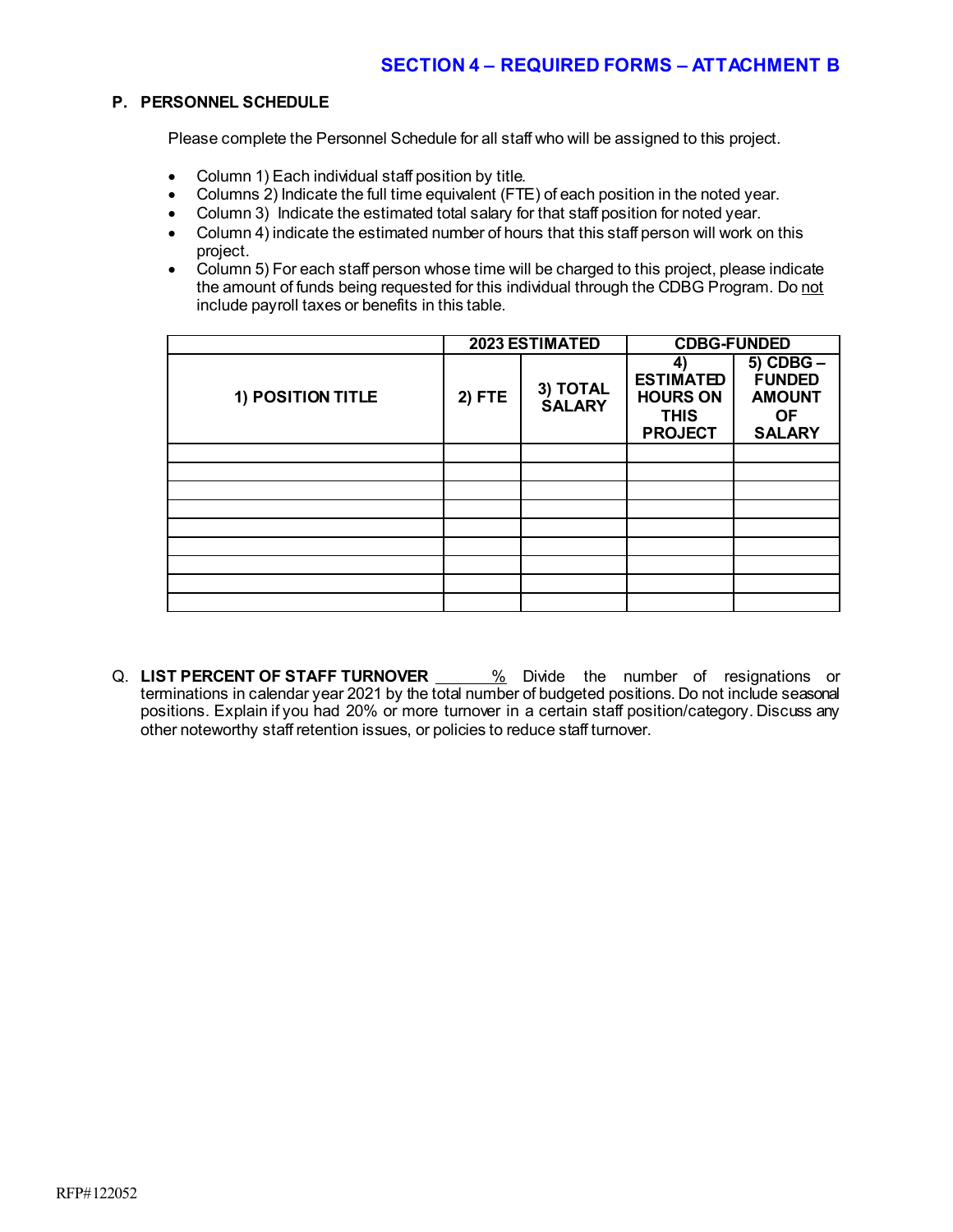#### R. **AGENCY/ORGANIZATION GOVERNING BODY:** How many Board meetings has your governing body or Board of Directors scheduled for 2022?

Please list your current Board of Directors or your organization's governing body. Include names, addresses, primary occupation and board office held. If you have more members, please copy this page.

| <b>Board</b><br><b>President's</b><br><b>Name</b> |                     |                   | <b>Board Vice-</b><br><b>President's</b><br><b>Name</b> |                     |                   | <b>Name</b>           |                     |                   |
|---------------------------------------------------|---------------------|-------------------|---------------------------------------------------------|---------------------|-------------------|-----------------------|---------------------|-------------------|
| Home<br><b>Address</b>                            |                     |                   | Home<br><b>Address</b>                                  |                     |                   | <b>Home Address</b>   |                     |                   |
| Occupation                                        |                     |                   | Occupation                                              |                     |                   | <b>Occupation</b>     |                     |                   |
| <b>Representing</b>                               |                     |                   | <b>Representing</b>                                     |                     |                   | <b>Representing</b>   |                     |                   |
| Term of<br><b>Office</b>                          | From:<br>(DD/MM/YY) | To:<br>(DD/MM/YY) | Term of<br><b>Office</b>                                | From:<br>(DD/MM/YY) | To:<br>(DD/MM/YY) | <b>Term of Office</b> | From:<br>(DD/MM/YY) | To:<br>(DD/MM/YY) |
| <b>Board</b><br>Secretary's<br><b>Name</b>        |                     |                   | <b>Board</b><br>Treasurer's<br><b>Name</b>              |                     |                   | <b>Name</b>           |                     |                   |
| Home<br><b>Address</b>                            |                     |                   | Home<br><b>Address</b>                                  |                     |                   | <b>Home Address</b>   |                     |                   |
| Occupation                                        |                     |                   | Occupation                                              |                     |                   | Occupation            |                     |                   |
| <b>Representing</b>                               |                     |                   | <b>Representing</b>                                     |                     |                   | <b>Representing</b>   |                     |                   |
| Term of<br><b>Office</b>                          | From:<br>(DD/MM/YY) | To:<br>(DD/MM/YY) | Term of<br><b>Office</b>                                | From:<br>(DD/MM/YY) | To:<br>(DD/MM/YY) | <b>Term of Office</b> | From:<br>(DD/MM/YY) | To:<br>(DD/MM/YY) |
| <b>Name</b>                                       |                     |                   | <b>Name</b>                                             |                     |                   | <b>Name</b>           |                     |                   |
| Home<br><b>Address</b>                            |                     |                   | Home<br><b>Address</b>                                  |                     |                   | <b>Home Address</b>   |                     |                   |
| Occupation                                        |                     |                   | Occupation                                              |                     |                   | Occupation            |                     |                   |
| <b>Representing</b>                               |                     |                   | <b>Representing</b>                                     |                     |                   | <b>Representing</b>   |                     |                   |
| Term of<br>Office                                 | From:<br>(DD/MM/YY) | To:<br>(DD/MM/YY) | Term of<br><b>Office</b>                                | From:<br>(DD/MM/YY) | To:<br>(DD/MM/YY) | <b>Term of Office</b> | From:<br>(DD/MM/YY) | To:<br>(DD/MM/YY) |
| Name                                              |                     |                   | <b>Name</b>                                             |                     |                   | <b>Name</b>           |                     |                   |
| Home<br><b>Address</b>                            |                     |                   | Home<br><b>Address</b>                                  |                     |                   | <b>Home Address</b>   |                     |                   |
| Occupation                                        |                     |                   | <b>Occupation</b>                                       |                     |                   | <b>Occupation</b>     |                     |                   |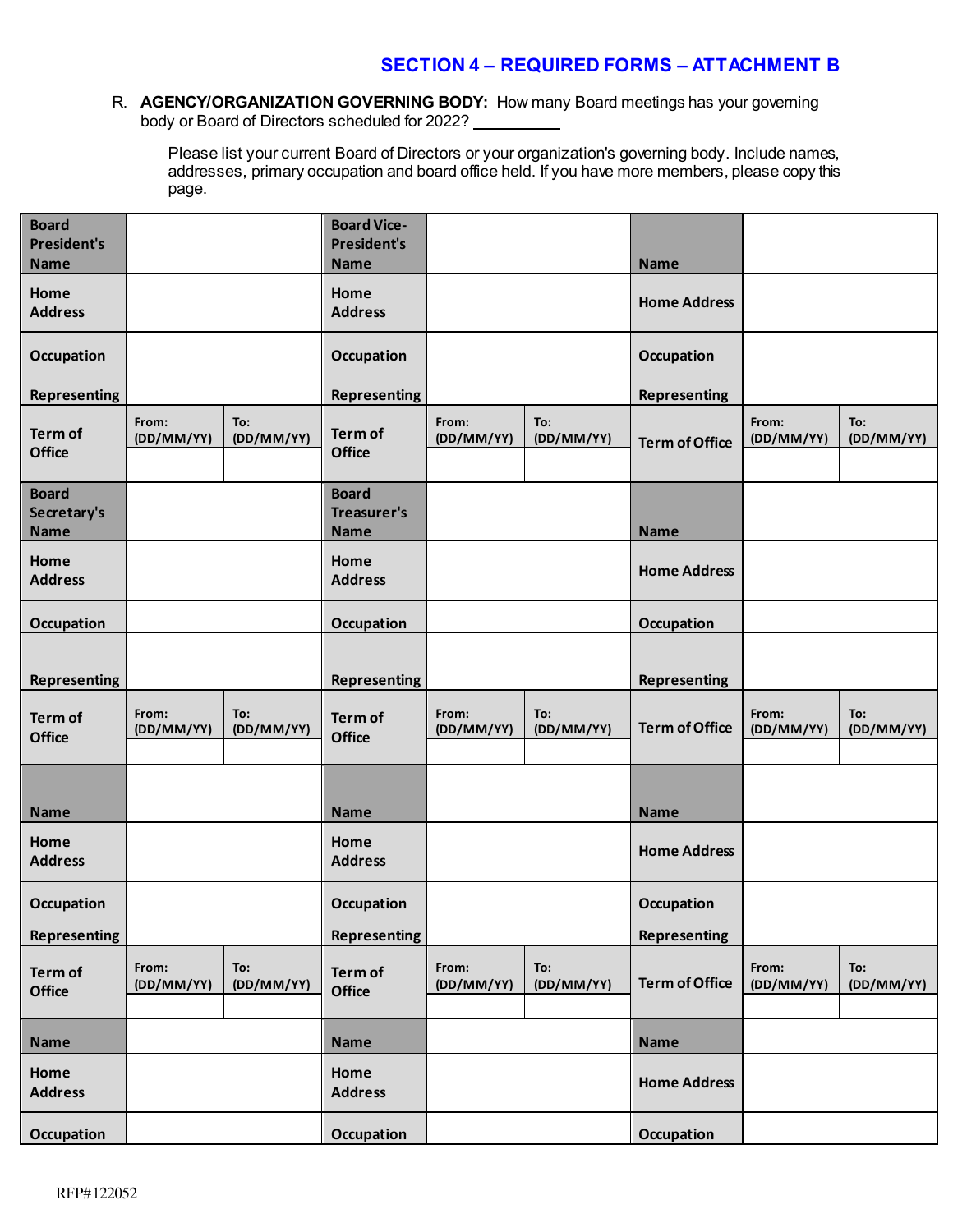| Representing             |                     |                   | Representing             |                     |                   | <b>Representing</b>   |                     |                   |
|--------------------------|---------------------|-------------------|--------------------------|---------------------|-------------------|-----------------------|---------------------|-------------------|
| Term of<br><b>Office</b> | From:<br>(DD/MM/YY) | To:<br>(DD/MM/YY) | Term of<br><b>Office</b> | From:<br>(DD/MM/YY) | To:<br>(DD/MM/YY) | <b>Term of Office</b> | From:<br>(DD/MM/YY) | To:<br>(DD/MM/YY) |
| <b>Name</b>              |                     |                   | <b>Name</b>              |                     |                   | <b>Name</b>           |                     |                   |
| Home<br><b>Address</b>   |                     |                   | Home<br><b>Address</b>   |                     |                   | <b>Home Address</b>   |                     |                   |
| <b>Occupation</b>        |                     |                   | Occupation               |                     |                   | <b>Occupation</b>     |                     |                   |
| Representing             |                     |                   | Representing             |                     |                   | <b>Representing</b>   |                     |                   |
| Term of<br><b>Office</b> | From:<br>(DD/MM/YY) | To:<br>(DD/MM/YY) | Term of<br><b>Office</b> | From:<br>(DD/MM/YY) | To:<br>(DD/MM/YY) | <b>Term of Office</b> | From:<br>(DD/MM/YY) | To:<br>(DD/MM/YY) |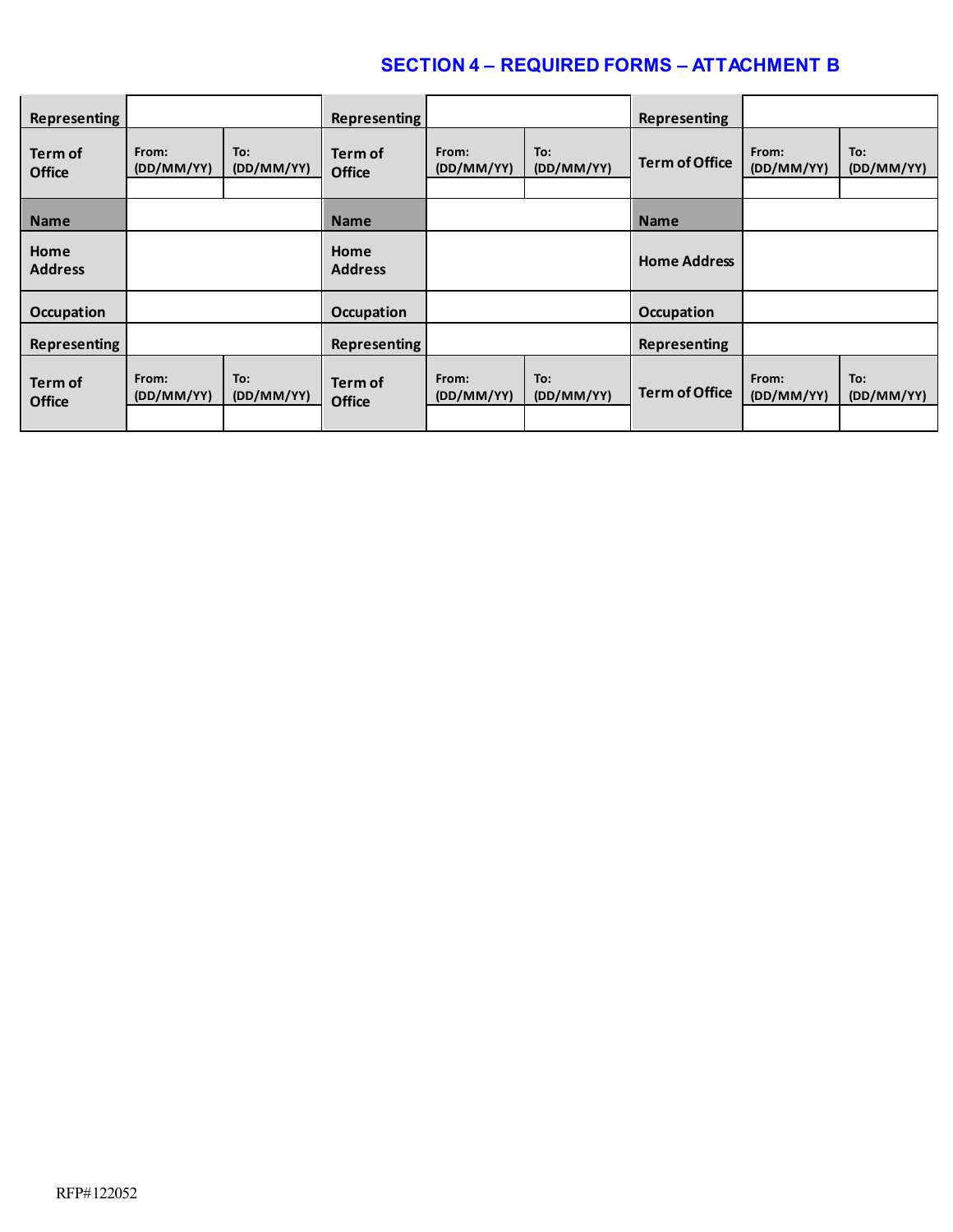S. **STAFF/BOARD/VOLUNTEERS DESCRIPTORS:** For your organization's **2022** staff, board and volunteers, indicate by number and percentage the following characteristics.

| <b>DESCRIPTOR</b>                   | <b>STAFF</b> |         |        | <b>BOARD</b> | <b>VOLUNTEER</b> |         |
|-------------------------------------|--------------|---------|--------|--------------|------------------|---------|
|                                     | Number       | Percent | Number | Percent      | Number           | Percent |
| <b>TOTAL</b>                        |              | 100%    |        | 100%         |                  | 100%    |
| <b>GENDER IDENTITY</b>              |              |         |        |              |                  |         |
| <b>GENDER:</b>                      |              |         |        |              |                  |         |
| <b>GENDER:</b>                      |              |         |        |              |                  |         |
| <b>GENDER:</b>                      |              |         |        |              |                  |         |
| <b>GENDER:</b>                      |              |         |        |              |                  |         |
| <b>AGE</b>                          |              |         |        |              |                  |         |
| LESS THAN 18 YRS                    |              |         |        |              |                  |         |
| 18-59 YRS                           |              |         |        |              |                  |         |
| 60 AND OLDER                        |              |         |        |              |                  |         |
| <b>RACE</b>                         |              |         |        |              |                  |         |
| <b>WHITE</b>                        |              |         |        |              |                  |         |
| <b>BLACK</b>                        |              |         |        |              |                  |         |
| <b>HISPANIC</b>                     |              |         |        |              |                  |         |
| NATIVE AMERICAN                     |              |         |        |              |                  |         |
| ASIAN/PACIFIC<br><b>ISLANDER</b>    |              |         |        |              |                  |         |
| MULTI-RACIAL                        |              |         |        |              |                  |         |
| <b>ETHNICITY</b>                    |              |         |        |              |                  |         |
| <b>HISPANIC</b>                     |              |         |        |              |                  |         |
| NON-HISPANIC                        |              |         |        |              |                  |         |
| PERSONS WITH<br><b>DISABILITIES</b> |              |         |        |              |                  |         |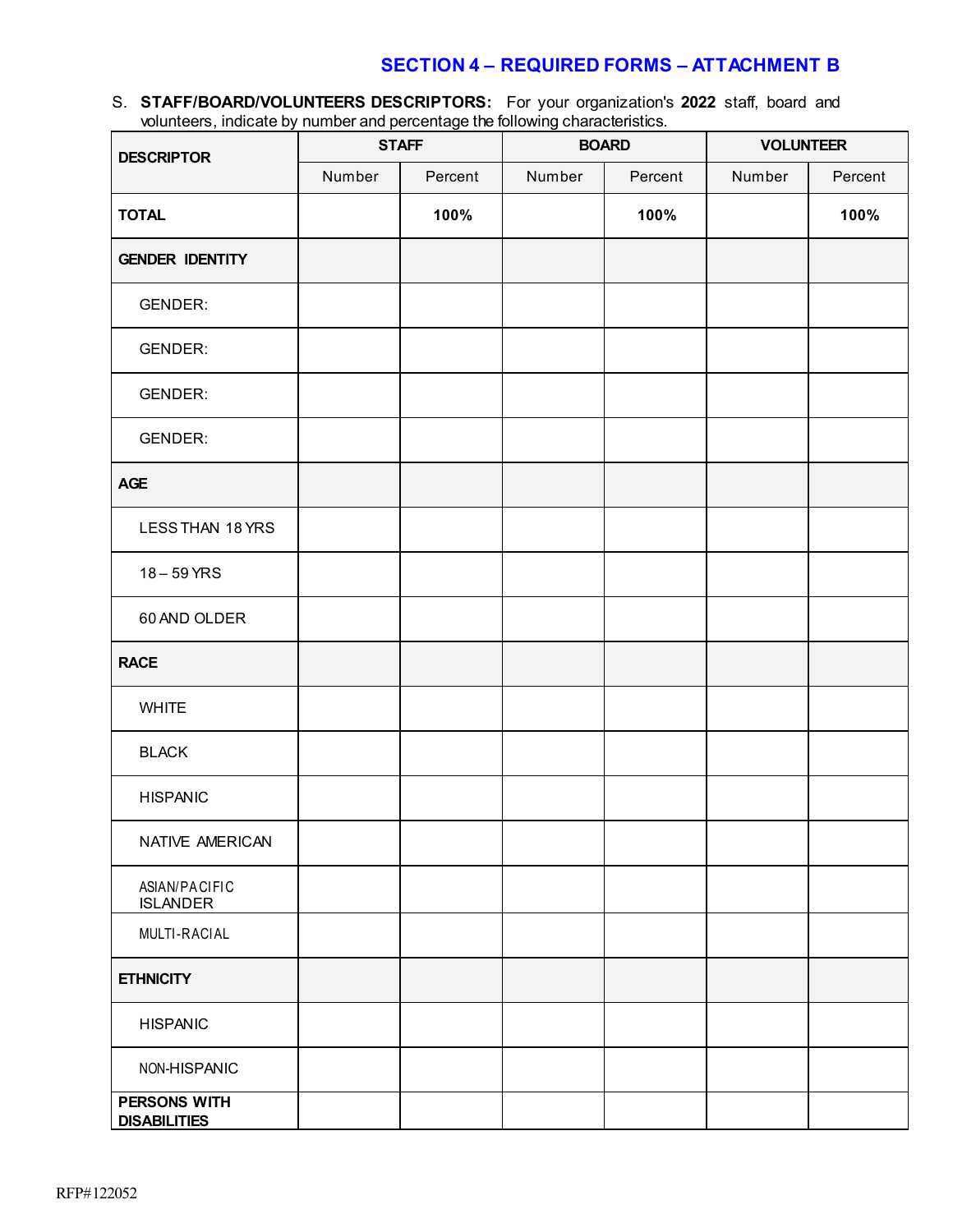### **FINANCIAL INFORMATION**

T. **ORGANIZATION BUDGET.** *2022 and 2023 Proposed Budget.* **Identify the 2022 and proposed 2023 budget for your** *entire* **organization by source and use of revenue.** (You may change row headings to make them applicable to your organization.) .

| <b>ACCOUNT CATEGORY</b><br><b>Source</b> | 2022<br><b>REVENUE</b><br><b>SOURCE</b><br><b>TOTAL</b> | PERSONNEL OPERATING | <b>SPACE</b> | <b>SPECIAL</b><br><b>COSTS</b> |
|------------------------------------------|---------------------------------------------------------|---------------------|--------------|--------------------------------|
| DANE CO HUMAN SERV                       |                                                         |                     |              |                                |
| DANE CO CDBG                             |                                                         |                     |              |                                |
| <b>MADISON COMM SERV</b>                 |                                                         |                     |              |                                |
| <b>MADISON CDBG</b>                      |                                                         |                     |              |                                |
| UNITED WAY ALLOC                         |                                                         |                     |              |                                |
| <b>UNITED WAY DESIG</b>                  |                                                         |                     |              |                                |
| OTHER GOVT                               |                                                         |                     |              |                                |
| <b>FUND RAISING</b>                      |                                                         |                     |              |                                |
| USER FEES                                |                                                         |                     |              |                                |
| <b>OTHER</b>                             |                                                         |                     |              |                                |
| <b>TOTAL</b>                             |                                                         |                     |              |                                |

| <b>ACCOUNT CATEGORY</b><br><b>Source</b> | 2023<br><b>REVENUE</b><br><b>SOURCE</b><br><b>TOTAL</b> | <b>PERSONNEL OPERATING</b> | <b>SPACE</b> | <b>SPECIAL</b><br><b>COSTS</b> |
|------------------------------------------|---------------------------------------------------------|----------------------------|--------------|--------------------------------|
| DANE CO HUMAN SERV                       |                                                         |                            |              |                                |
| DANE CO CDBG                             |                                                         |                            |              |                                |
| <b>MADISON COMM SERV</b>                 |                                                         |                            |              |                                |
| <b>MADISON CDBG</b>                      |                                                         |                            |              |                                |
| UNITED WAY ALLOC                         |                                                         |                            |              |                                |
| UNITED WAY DESIG                         |                                                         |                            |              |                                |
| OTHER GOVT                               |                                                         |                            |              |                                |
| <b>FUND RAISING</b>                      |                                                         |                            |              |                                |
| <b>USER FEES</b>                         |                                                         |                            |              |                                |
| <b>OTHER</b>                             |                                                         |                            |              |                                |
| <b>TOTAL</b>                             |                                                         |                            |              |                                |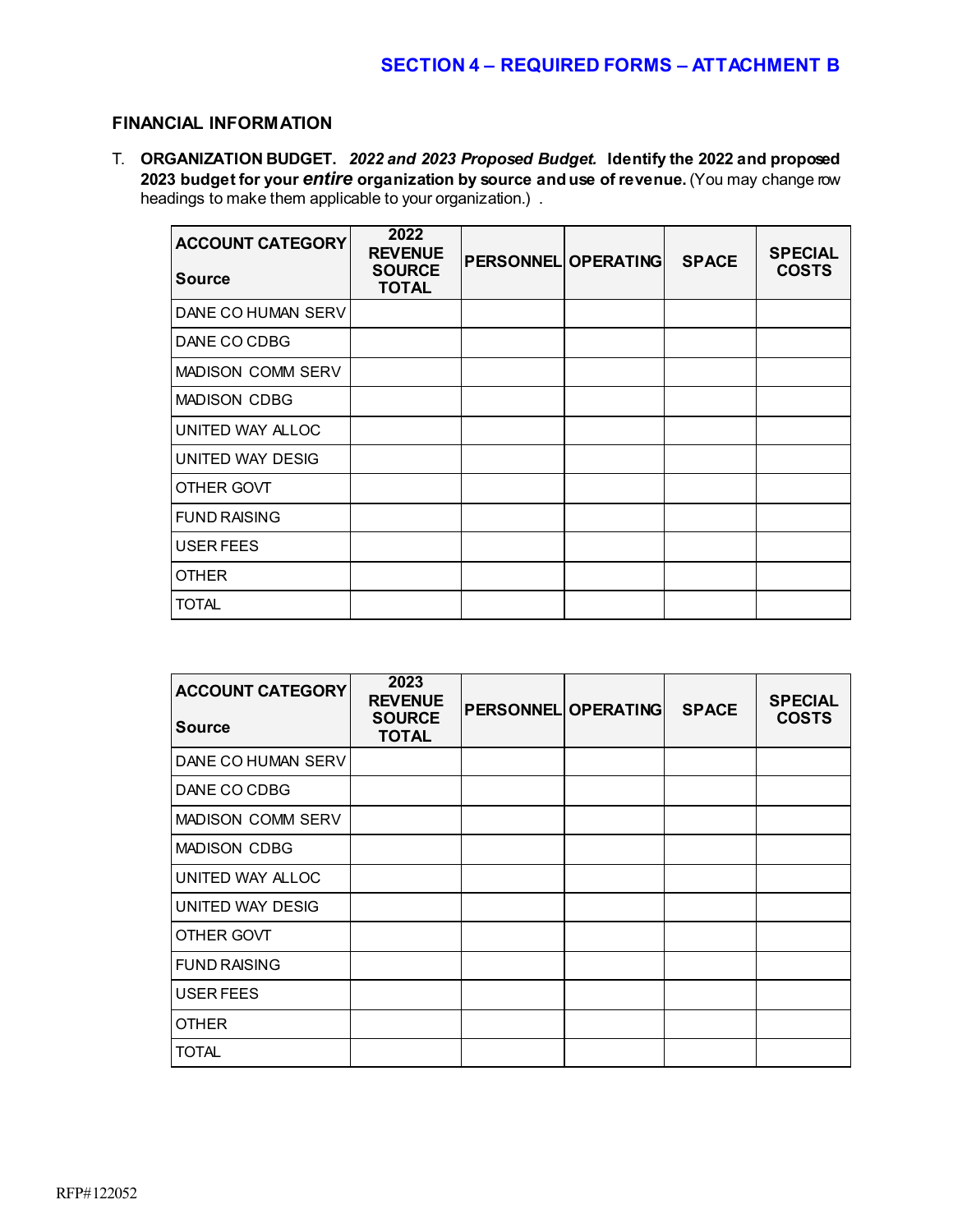U. **2023 COST EXPLANATION** *(Complete only if significant financial changes are anticipated between 2022 and 2023.)* Explain specifically, by revenue source and/or account category, any noteworthy change in the 2023 request. For example, unusual cost increase, program expansion, Living Wage requirements, or loss of revenue.

V. **OTHER SOURCES OF FUNDS LEVERAGED:** Describe the sources and amounts of any funds that will be contributed by your organization and through other funding sources for this project in the space below.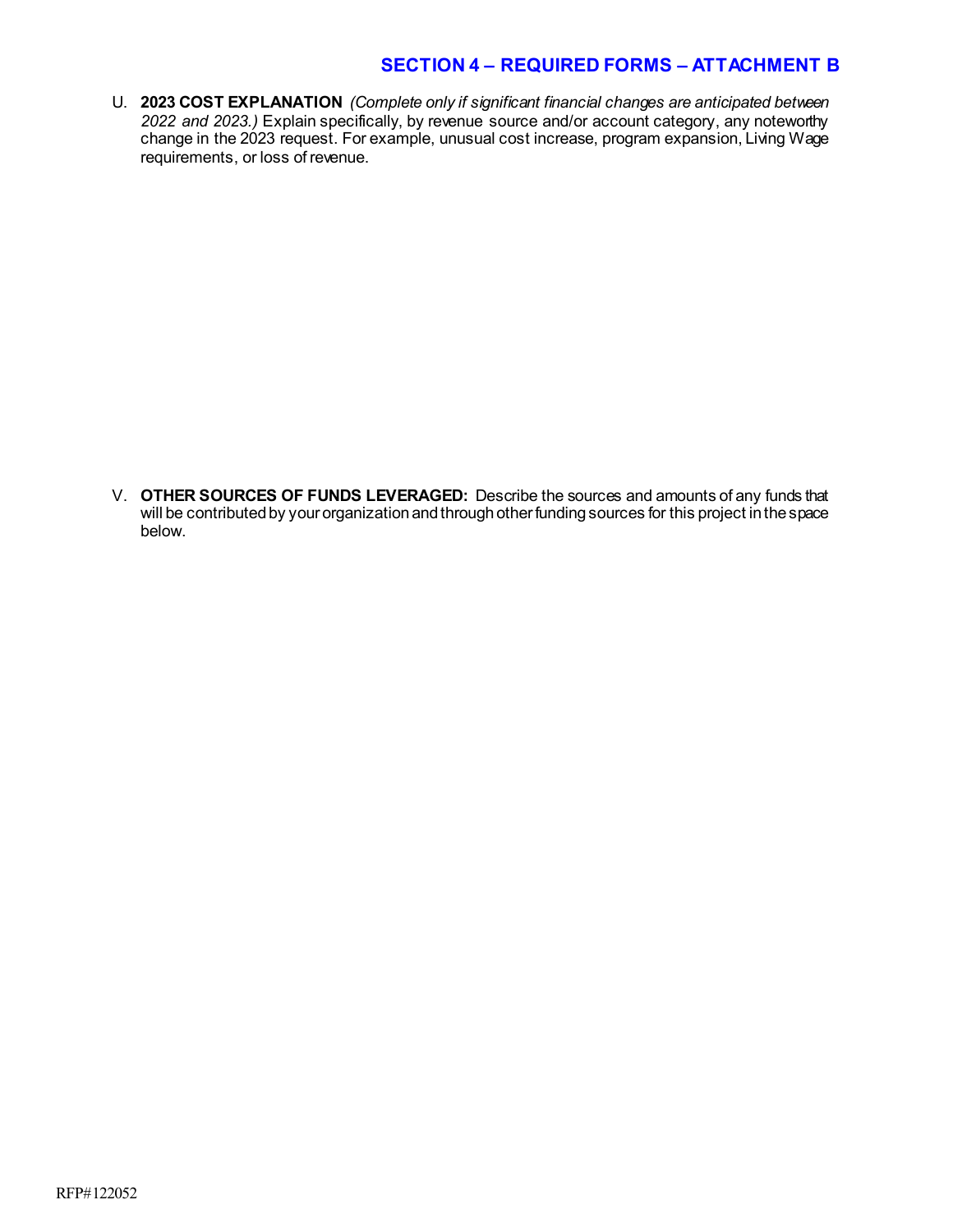W. **FUNDS NEEDED:** In the space below, please describe why CDBG funds are needed to ensure the viability of this project.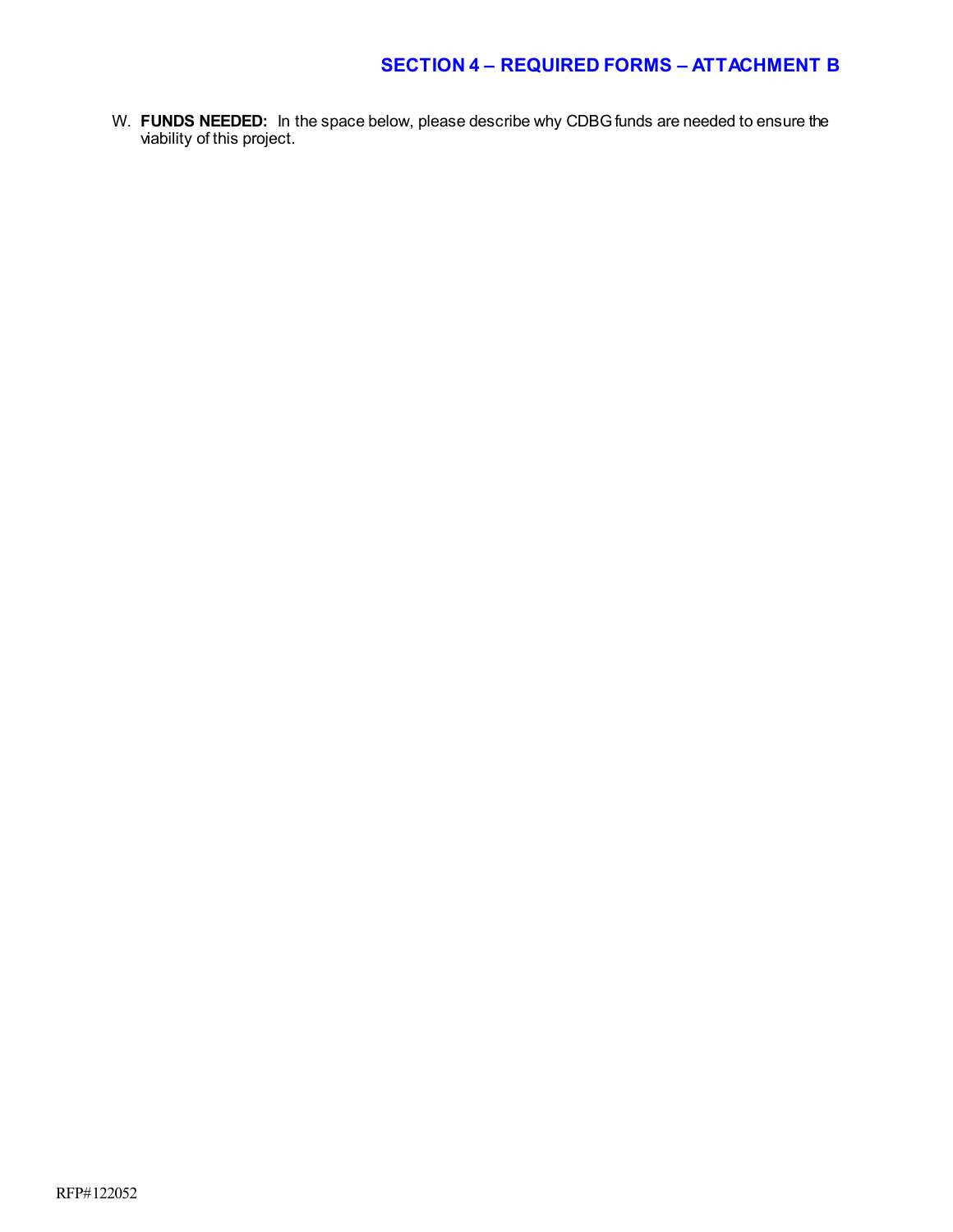#### **X. DETAILED PROJECT BUDGET**

Following the description of allowable costs that may be charged to the CDBG Program is the Project Budget. Items not detailed on the list of allowable costs may not be charged. Complete the budget identifying the amount and source of all funds and their uses. Use additional pages as necessary. An Excel file may be submitted in lieu of this Project Budget provided that it contains all of the same column and row headers.

- **Column 1** TOTAL PROJECT BUDGET. This is the total amount budgeted for this project.
- **Column 2** CDBG FUNDED. This is the County CDBG funded portion of the total project budget.

**Column 3 & 4** Please identify the source and use of other funds being used for this project.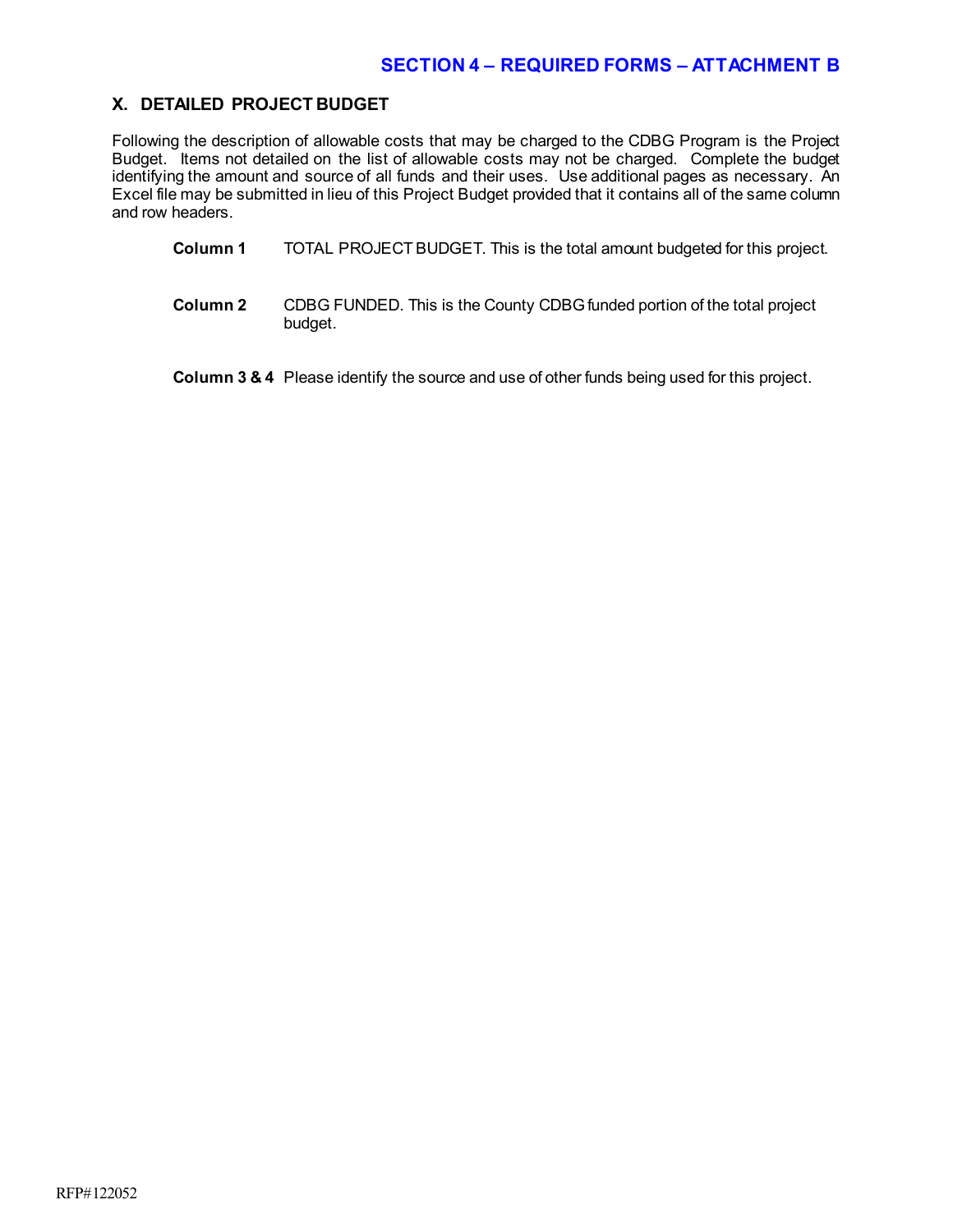# **CDBG Allowable Activity Costs**

|     | <b>Activity</b><br><b>Related</b><br>Costs                                                                                                                                                                                                                                                                                                                                                                                                                                                                                                                                                                                                   |                         |
|-----|----------------------------------------------------------------------------------------------------------------------------------------------------------------------------------------------------------------------------------------------------------------------------------------------------------------------------------------------------------------------------------------------------------------------------------------------------------------------------------------------------------------------------------------------------------------------------------------------------------------------------------------------|-------------------------|
| a.  | <b>Activity Hard Costs</b>                                                                                                                                                                                                                                                                                                                                                                                                                                                                                                                                                                                                                   |                         |
| 1.  | These are detailed in the program standards and defined under<br>24 CFR 570.201, 202, 203, and 204. Depending on the activity<br>this may include: acquisition; disposition; clearance and<br>remediation activities; acquisition, construction, reconstruction,<br>rehabilitation, or installation of public facilities and<br>improvements; public services; homeownership assistance;<br>economic development, etc.                                                                                                                                                                                                                       | X                       |
| b.  | <b>Activity Personnel Costs</b>                                                                                                                                                                                                                                                                                                                                                                                                                                                                                                                                                                                                              |                         |
| 2.  | Staff and overhead costs DIRECTLY related to carrying out the<br>activity specified in 24 CFR 570.201-204, such as providing<br>direct services to consumers, work specifications preparation,<br>loan processing inspections, and other services related to<br>assisting potential clients, owners, tenants, and homebuyers.<br>This may include staff time spent supervising staff who are<br>carrying out the activities specified in 24 CFR 570.201-204 when<br>that time is spent addressing a direct consumer, service, or<br>property issue. It does not include supervisory time spent on<br>such functions as employee evaluations. | X                       |
| С.  | <b>Related Soft Costs/Operating Costs</b>                                                                                                                                                                                                                                                                                                                                                                                                                                                                                                                                                                                                    |                         |
| 3.  | PUBLIC SERVICES ONLY:<br>Operating and maintenance expenses<br>associated with public service activities, interim assistance, and office<br>space for program staff employed in carrying out the CDBG program. <sup>2</sup><br>24 CFR 570.207 (b) (2)                                                                                                                                                                                                                                                                                                                                                                                        | X                       |
| 4.  | Architectural, engineering, or related professional services<br>required to prepare plans, drawings, specifications, or work<br>write-ups.                                                                                                                                                                                                                                                                                                                                                                                                                                                                                                   | X                       |
| 5.  | Costs to process and settle the financing for a project, such a<br>private lender origination fees, credit reports, fees for title<br>evidence, fees for recordation and filing of legal documents,<br>building permits, attorneys fees, private appraisal fees, and fees<br>for an independent cost estimate, builders or developers fees.                                                                                                                                                                                                                                                                                                  | X                       |
| 6.  | Costs of a project audit                                                                                                                                                                                                                                                                                                                                                                                                                                                                                                                                                                                                                     | $\overline{\mathsf{x}}$ |
| 7.  | Costs to provide activity related information services, such as<br>affirmative marketing and fair housing information to prospective<br>homeowners and tenants.                                                                                                                                                                                                                                                                                                                                                                                                                                                                              | X                       |
| 8.  | Impact fees that are charged to all projects within Dane County.                                                                                                                                                                                                                                                                                                                                                                                                                                                                                                                                                                             | X                       |
| 9.  | <b>Environmental Reviews.</b>                                                                                                                                                                                                                                                                                                                                                                                                                                                                                                                                                                                                                | $\overline{\mathsf{x}}$ |
| d   | Relocation costs for persons displaced by the project.                                                                                                                                                                                                                                                                                                                                                                                                                                                                                                                                                                                       |                         |
| 10. | Relocation payments - replacement housing payments, moving<br>expenses, and payments for reasonable out-of-pocket costs<br>incurred in the relocation of persons.                                                                                                                                                                                                                                                                                                                                                                                                                                                                            | X                       |
| 11. | Other relocation assistance - staff and overhead costs directly<br>related to providing advisory and other relocation services to<br>persons displaced by the project, including timely written notices<br>to occupants, referrals to comparable and suitable replacement<br>property, property inspections, counseling, and other assistance<br>necessary to minimize hardship assistance.                                                                                                                                                                                                                                                  | X                       |

<span id="page-20-0"></span> $^2$  For example the use of CDBG funds to pay the allocable costs of operating and maintaining a facility used in providing a public service would be eligible under 570.201 (e), even if no other costs of providing such a service are assisted with such funds. 24 CFR 570.207 (b) (2).

 $\overline{a}$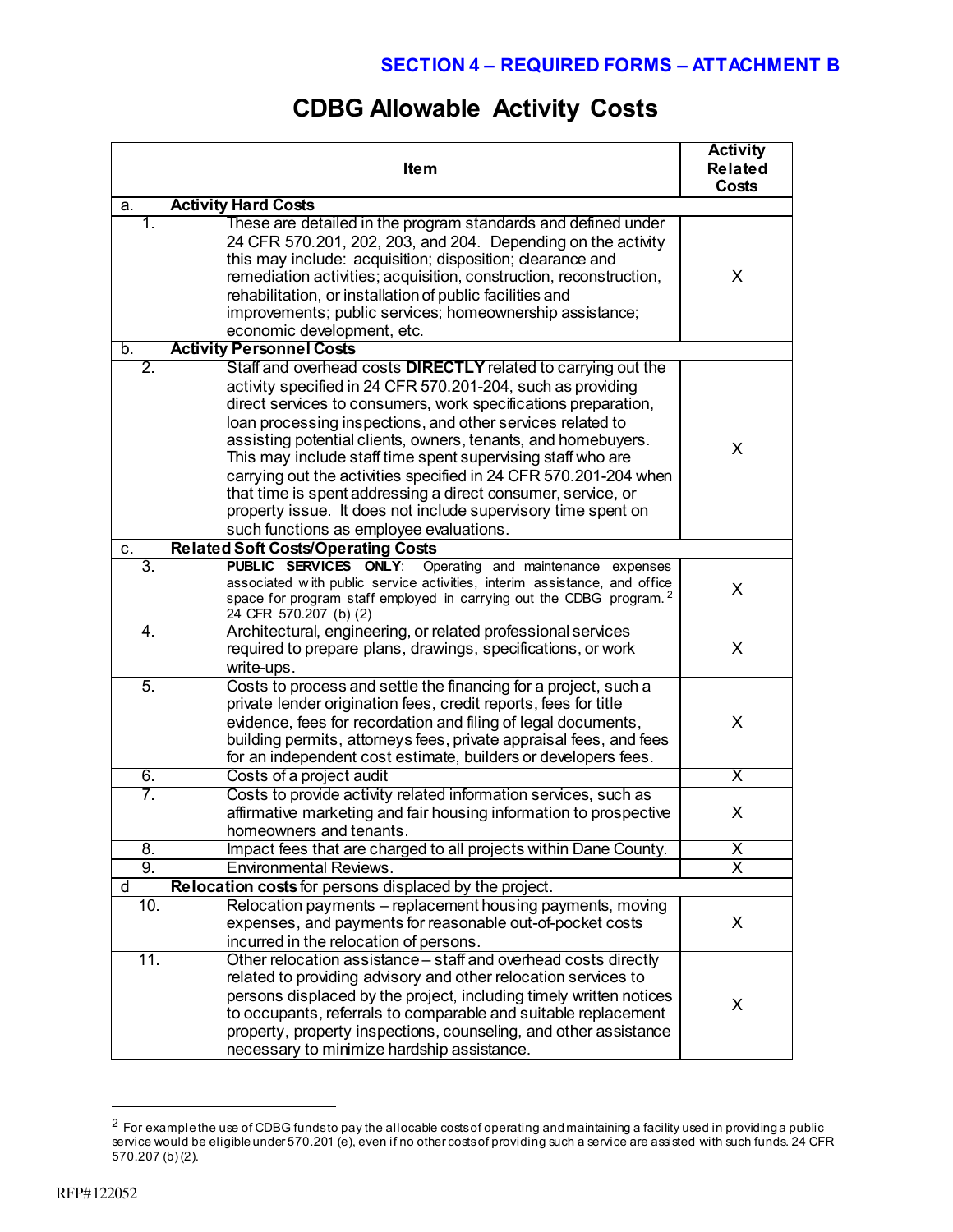# **Detailed Project Budget**

Include the dollar amount and all sources of funding for the project.

|                                                | <b>Total Project</b><br>Budget (B+C+D) | <b>CDBG-Funded</b>       | <b>Source C:</b> | <b>Source D:</b> |  |  |  |
|------------------------------------------------|----------------------------------------|--------------------------|------------------|------------------|--|--|--|
| <b>Line Item</b>                               |                                        | <b>Project Costs (B)</b> |                  |                  |  |  |  |
| A. Personnel                                   |                                        |                          |                  |                  |  |  |  |
| Salaries                                       | \$0.00                                 |                          |                  |                  |  |  |  |
| <b>Taxes</b>                                   | \$0.00                                 |                          |                  |                  |  |  |  |
| <b>Benefits</b>                                | \$0.00                                 |                          |                  |                  |  |  |  |
| Subtotal<br>Personnel                          | \$0.00                                 | \$0.00                   | \$0.00           | \$0.00           |  |  |  |
| <b>B.</b> Operating                            |                                        |                          |                  |                  |  |  |  |
| Insurance                                      | \$0.00                                 |                          |                  |                  |  |  |  |
| <b>Professional Fees</b>                       | \$0.00                                 |                          |                  |                  |  |  |  |
| Audit                                          | \$0.00                                 |                          |                  |                  |  |  |  |
| Data Processing                                | \$0.00                                 |                          |                  |                  |  |  |  |
| Office,<br>Postage,<br>and<br>Program Supplies | \$0.00                                 |                          |                  |                  |  |  |  |
| Equipment/Furnishings                          | \$0.00                                 |                          |                  |                  |  |  |  |
| Depreciation                                   | \$0.00                                 |                          |                  |                  |  |  |  |
| Telephone                                      | \$0.00                                 |                          |                  |                  |  |  |  |
| Training/Conference                            | \$0.00                                 |                          |                  |                  |  |  |  |
| Food/Household Supplies                        | \$0.00                                 |                          |                  |                  |  |  |  |
| Auto Allowance                                 | \$0.00                                 |                          |                  |                  |  |  |  |
| <b>Vehicle Costs</b>                           | \$0.00                                 |                          |                  |                  |  |  |  |
| Other 1:                                       | \$0.00                                 |                          |                  |                  |  |  |  |
| Other 2:                                       | \$0.00                                 |                          |                  |                  |  |  |  |
| Subtotal<br>Operating                          | \$0.00                                 | \$0.00                   | \$0.00           | \$0.00           |  |  |  |
| C. Space                                       |                                        |                          |                  |                  |  |  |  |
| Rent                                           | \$0.00                                 |                          |                  |                  |  |  |  |